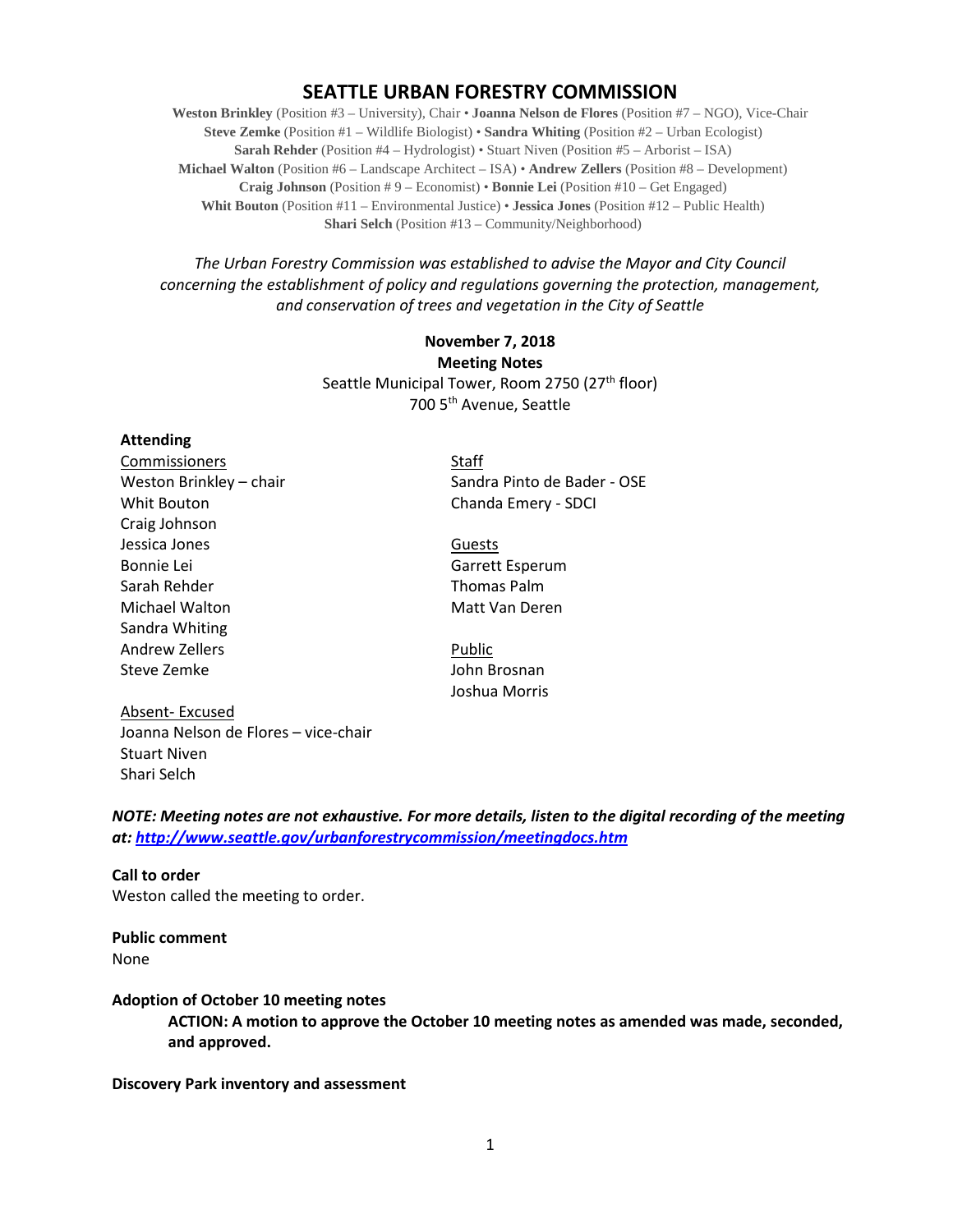Garrett Esperum spoke about this collaborative project. He mentioned that this is an initiative they are working closely with SPR. Parks is in the process of updating vegetation management plan from 2002. The group wanted to think bigger and holistically to create an online platform to track metrics AND CHOSE Discovery Park as a pilot project.

Partners they are working with include: UW's Department of Geography (main developers of the platform within ARC GIS system), Seattle Audubon, Friends of Discovery Park, Earth Economics, Tableau, the Trust for Public Land, Seattle Green Spaces Coalition, Seattle Trails, ICF, Green Seattle Partnership, and Seattle Parks and Recreation.

Since 2010 there have been significant landscape changes to the park. Areas of the Park are being reforested and, in a few months, it will be open to the public.

Why they chose to start with this park?

- Current vegetation management plan is 16 years old
- The park has a breadth of landscape topography, flora and fauna.
- There are active stakeholder organizations
- There are many ongoing restoration projects
- Usage patterns will be considered
- Size and complexity

The Vegetation Management Plan (VMP) platform attempts to consolidate a number of booklets including:

- The Discovery Park Master Plan
- Vegetation Management Plan
- Forest Steward Field Guide
- Grassland & Thicket Management
- Fort Lawton Landmark District
- Native Pollinator Habitat Restoration Guide
- Daybreak Star Vegetation & Management Plan
- Soft surface Trails Management Plan
- Wetland Best Management Practices
- Forest restoration Related to Breeding Birds
- Preventative Tree Maintenance Program
- GSP Reference Map/Targeted Forest types

They are looking for one holistic platform (Garrett shared the [link](https://arcg.is/090zHv) with the Commission). They have created their own database to populate with partner and collaborator databases. They will also be looking at different development plans for improvements and assess impacts.

They collaborated with Earth Economics to determine how do Seattle's green/open spaces affect the whole system. They are trying to track how many trees have been planted and how many benefits they are providing, but also look at how those efforts fit inside the regional strategy.

The lack of a coordinated vision continues to be an issue. But just looking at the quantity of rules and guidelines, there is a need for coordination. They hope that this platform would provide a single place for all this information to reside.

Seattle Audubon's neighborhood flyways project is looking at elevating the importance of protecting habitat in Seattle. They run a community science program: Neighborhood Bird Project. The goals of Neighborhood Flyways are: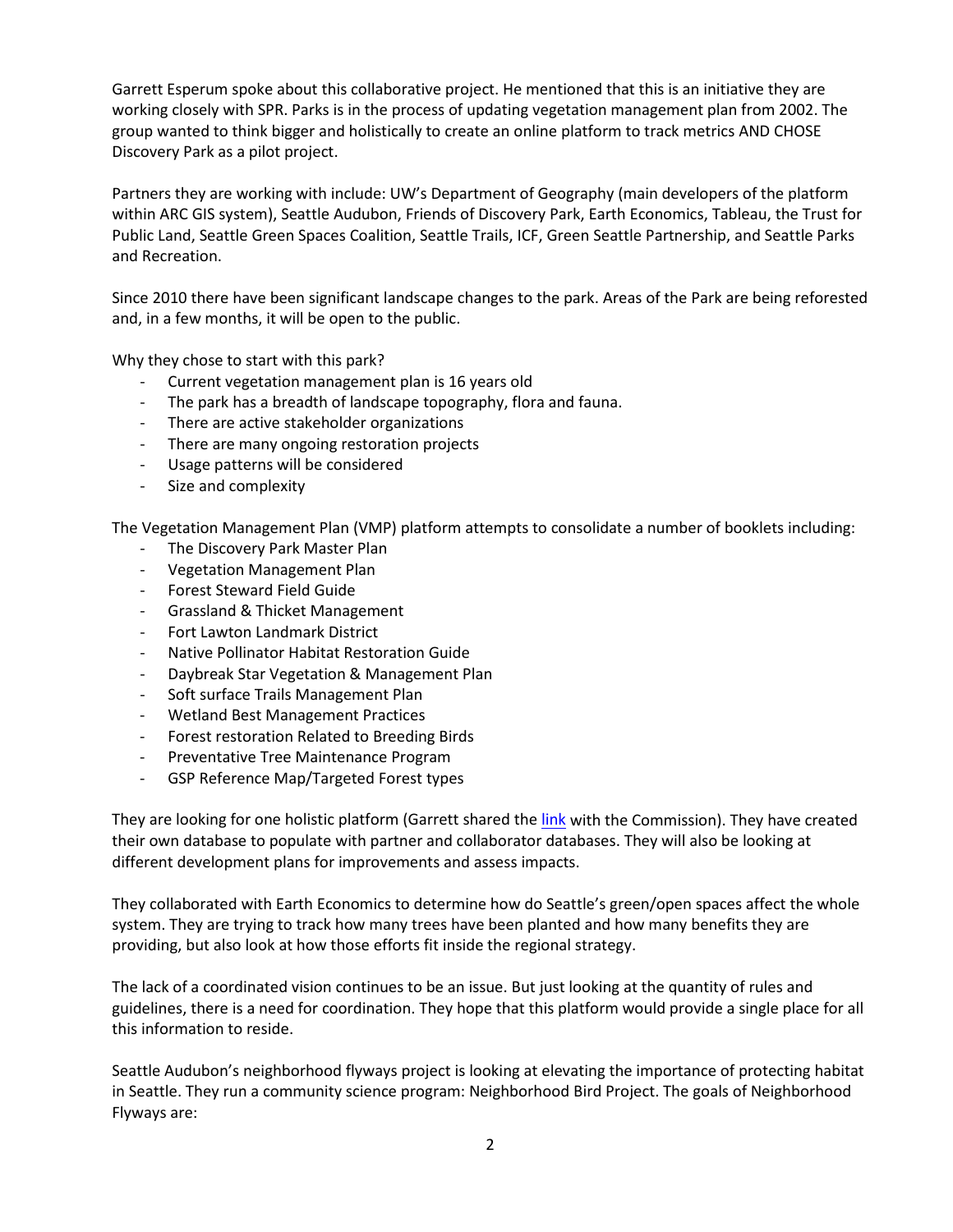- Connect habitat corridors across our urban landscape
- Elevate the importance of protecting habitat within Seattle, and
- Conserve green space that benefits all of Seattle's residents and wildlife.

The project has been running volunteer-led surveys for Discovery Park since 2003 and provides the potential to document effect of habitat restoration to bird populations. This is an opportunity to aggregate bird observation data by species by year. They can track changes over time based on changes in environmental conditions. But it's problematic to aggregate data if the protocols are not the same. They are hoping to use all the data Seattle Audubon has with what GSP is doing and what SPR is doing.

Earth Economics produced a report on The Natural Value of Discovery Park. They are using Bullitt Foundation grant to participate in this project. Earth Economics is a leader in ecological economics, and has provided innovative analysis and recommendations to government, tribes, organization, private firms, and communities around the world. Natural capital performs natural functions that provide goods and services that humans need to survive. They focus on ecosystem services as quantifiable benefits humans receive from nature. They provide support to be able to speak of these benefits in terms of dollar figures.

They worked on determining the value of the natural capital of Seattle's Discovery Park including:

- Air regulation: \$55,000/year
- Carbon storage & sequestration: \$100,000/year
- Climate stability: \$226,000-\$375,000/year
- Water quality & storage: \$203,000 \$469,000/year
- Biological control: \$6,000/year
- Habitat: \$14,000/year

Something that they haven't considered yet is the recreational value. They try to use local data as much as possible to establish the value of ecosystem services provided by Discovery Park. They are looking at starting this type of platform to be able to calculate the benefits (economic valuation) provided by all Seattle's parks and open spaces.

Garrett shared with the UFC current functionality of the system that volunteers have been working on. They are interested in getting this work properly funded by the City. Functionality includes:

- 2018 land cover classification and carbon sequestration valuation
- Visitation analysis
- Weed index surface map
- Moisture index surface map
- Plant community map
- Plant community use by birds map (horizontal)
- Ecosystem services calculator
- Before and after analysis
- Land cover type (based on selected aerial imagery)
- Partner data layers
- Bird count data correlated to vegetation classes
- Illustrative 'living' vegetation management plan
- Stewardship connection communication tracking, and
- Collector-based CRUD (Create, Read, Update, Delete) analysis tool. "Development Path" forecasting using Earth Economics Ecosystem Services Discovery Park data.

UFC question/comment: Could this effort help the City determine whether we are moving closer to our 30% canopy cover goal? And it would also be important to determine tree species and condition.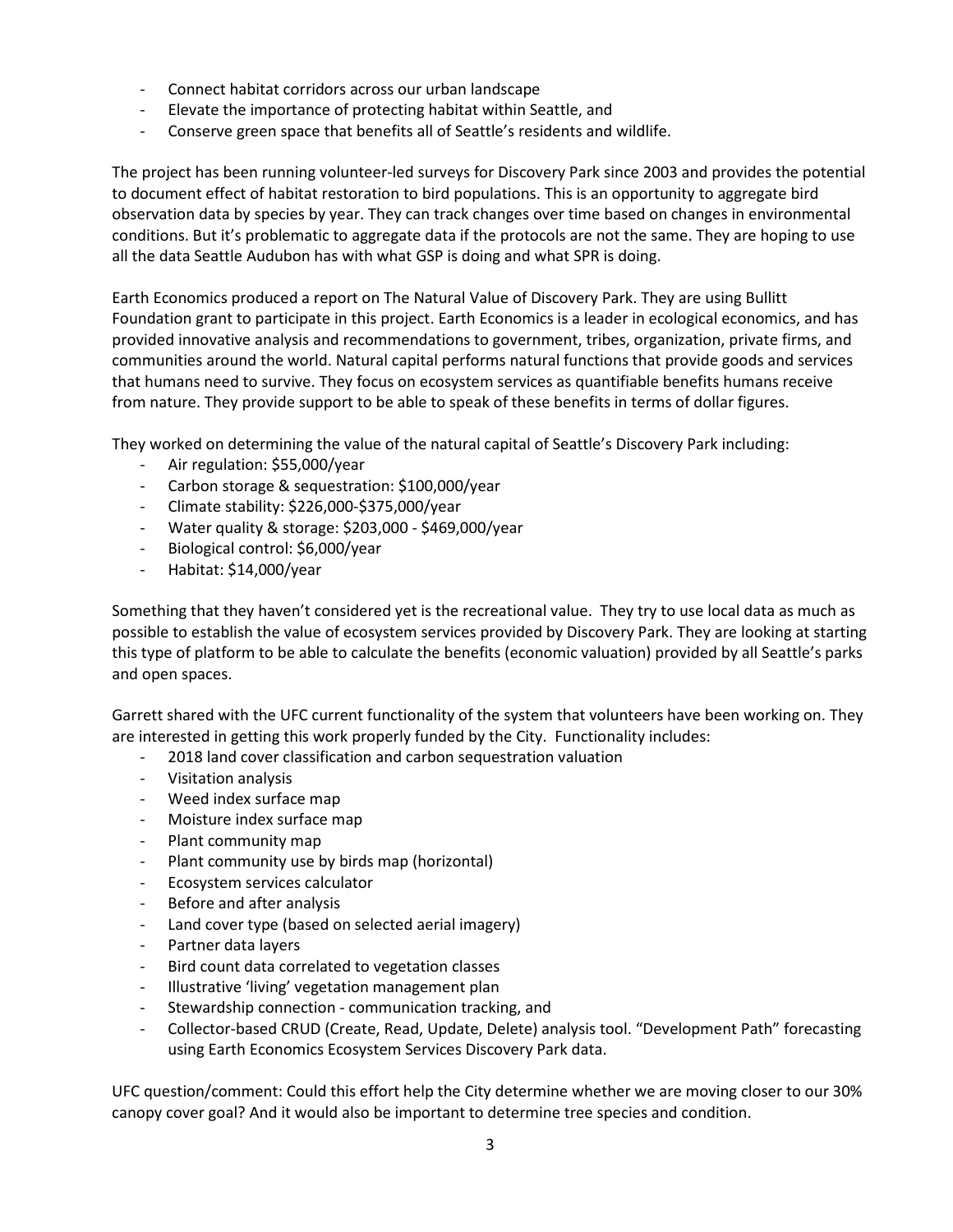Answer: as long as the data exists, they can plug it in.

Garrett's ask of the UFC is to bring this effort to the attention of the powers that be and to figure out how to support this type of effort throughout Seattle. He would also appreciate the UFC feedback.

UFC comment: when the City looks at canopy cover, it doesn't necessarily account for tree types (whether it's native or not). It's important to have the biomass to support wildlife. Consider different elements: bigger trees are more valued, user type, etc.

The UFC will consider a letter of support to encourage the City to use this type of platform to aggregate data. Sarah will get a draft started.

## *For more details on the conversation, including the Q&A portion of the presentation, please listen to the digital recording of the meeting at[: http://www.seattle.gov/urbanforestrycommission/meetingdocs.htm](http://www.seattle.gov/urbanforestrycommission/meetingdocs.htm)*

## **UFMP update listening session continues**

a. What are the Urban Forest Commission's goals for the next 5 years? How would you like to work with the City in the future?

Goals for next five years:

- Establish a new goal for UF that is not a canopy cover (CC) number and is a better proxy for how UF is doing.
- Increasing the CC goal above 30%.
- Look at three-dimensional measure of canopy.
- Look at seasonality as well. Conifer vs. deciduous.
- Integration. Departments, data, benefits bring different things together to work towards the common goal: integrated budget, policies, etc.
- Passage of new tree ordinance and monitoring implementation and success. Do necessary work to make it successful. Changes if needed.
- Look towards what comes after hitting the CC goal.
- Like to receive letters from the public and be aware of issues.
- Tree ordinance rollout. First hearing in Council Chambers is a problem (should start at community events, festivals, etc.)
- Update on an annual basis on how the new tree protection ordinance is doing. Ongoing tweaks.
- Get beyond just doing letters and maybe creating some products more directly related to community education - which seemed to be a key issue for commissions.

Working with the City

- Works toward improving the relationship with City staff so they come to the UFC first. The UFC could contribute with the expertise around the table. Use UFC as a sounding board for UF issues early in the process.
- Have meetings where things are generally discussed and incorporate UFC feedback early on. The more interaction, the better ideas.
- Include UFC members in the strategic conversations with the Urban Forestry Core Team (CT) as they develop the UFMP update.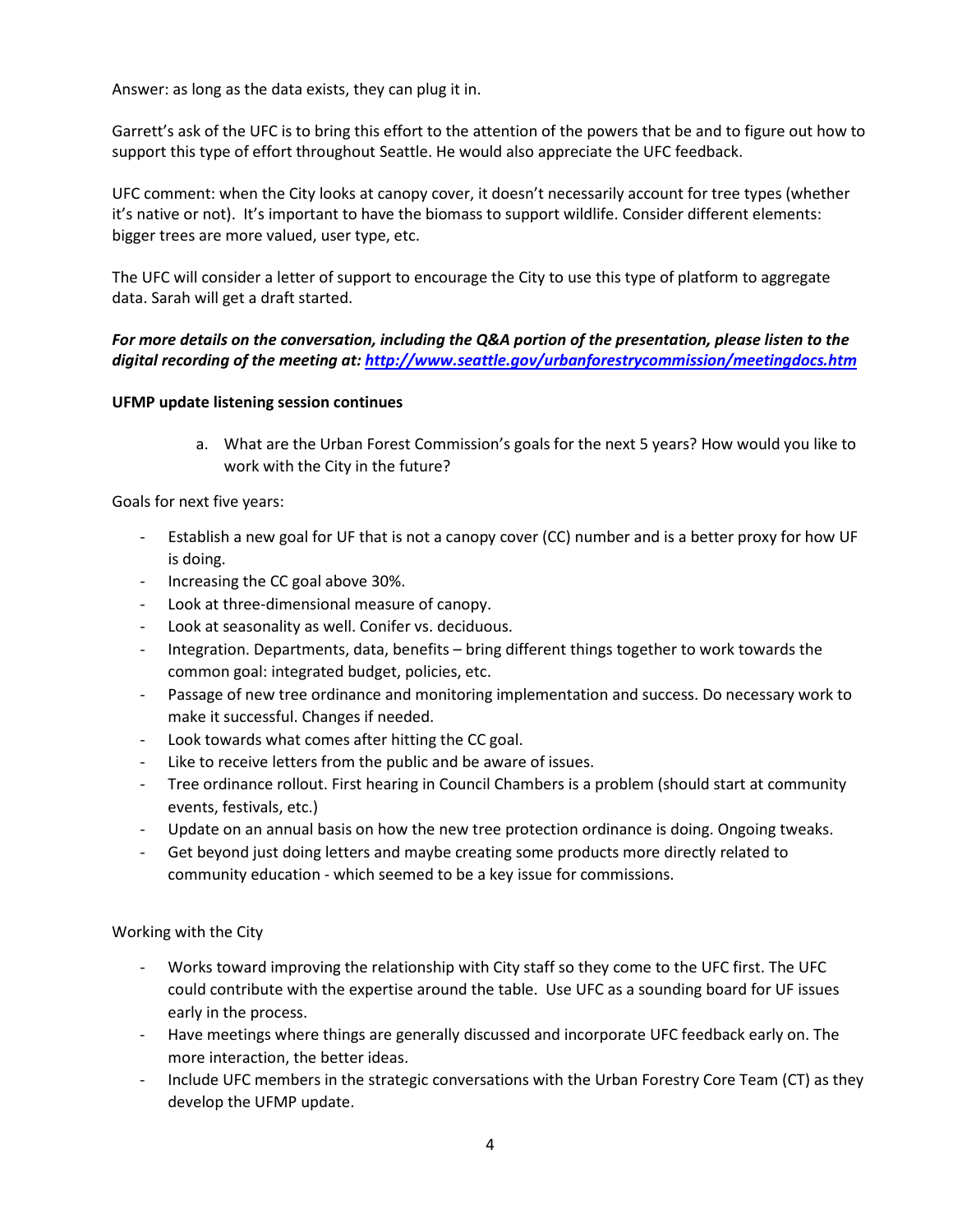- It sometimes feels very reactive and ad-hoc. UFC gets bits and pieces of info from different departments. Hard to tie a thread throughout all of those bits of information. Have an annual brief snapshot from every department to understand what each dept is trying to do in the next year. To guide UFC input throughout the year.
- Integrated group (CT)

-

- Communicate better with other boards and find ways to collaborate
- Clarify the role the UFC has with the public not clearly defined.
	- b. How can the City better communicate with the general public?
		- T4S newsletter, Mayor's weekly hard to keep up with those. More interactive ways to present information? Maybe incorporate art and other means to communicate.
		- More education to tree service providers more effort on educating this group.
		- Tree festival i.e. what Cass Turnbull did years ago, as a way to celebrate our trees.
		- Educating the public will be crucial for the new ordinance and tree-care practices. Might get into this with the UFMP update. Maybe there is a way for the UFC to get more involved to look at different ways to do that.
		- The communications are mostly opt-in. Think of ways for information be distributed more broadly.
		- Maybe information at hardware stores as an example.
		- A "hackathon" could be a great way to get people involved. Create events to draw people and get them engaged with the topic.
		- Lowes and Home Depot a project to evaluate what the stores offer in terms of tree species, sale of invasives, clone trees, etc.
		- What's the UFC's role vis-à-vis UF with the public mouth piece, sounding board, etc.?
		- UF policy should begin in community spaces, events, locations not at Council chambers.
		- Better communicate the value of trees to the community. Strengthen the outreach to communicate why we are doing UF work.
		- Don't engage with community only when there are problems with trees.

### **Tree regulations language discussion continues**

The Commission discussed the initial draft and provided feedback. Weston will incorporate the changes and bring a revised draft for discussion at the November 14 meeting.

## *For more details on the discussion please listen to the digital recording of the meeting at: <http://www.seattle.gov/urbanforestrycommission/meetingdocs.htm>*

**Public comment** None

**New Business** None

**Adjourn**

### **Public input**

**From:** seattleposa@googlegroups.com <seattleposa@googlegroups.com> **On Behalf Of** Michael Oxman **Sent:** Tuesday, October 23, 2018 12:07 PM